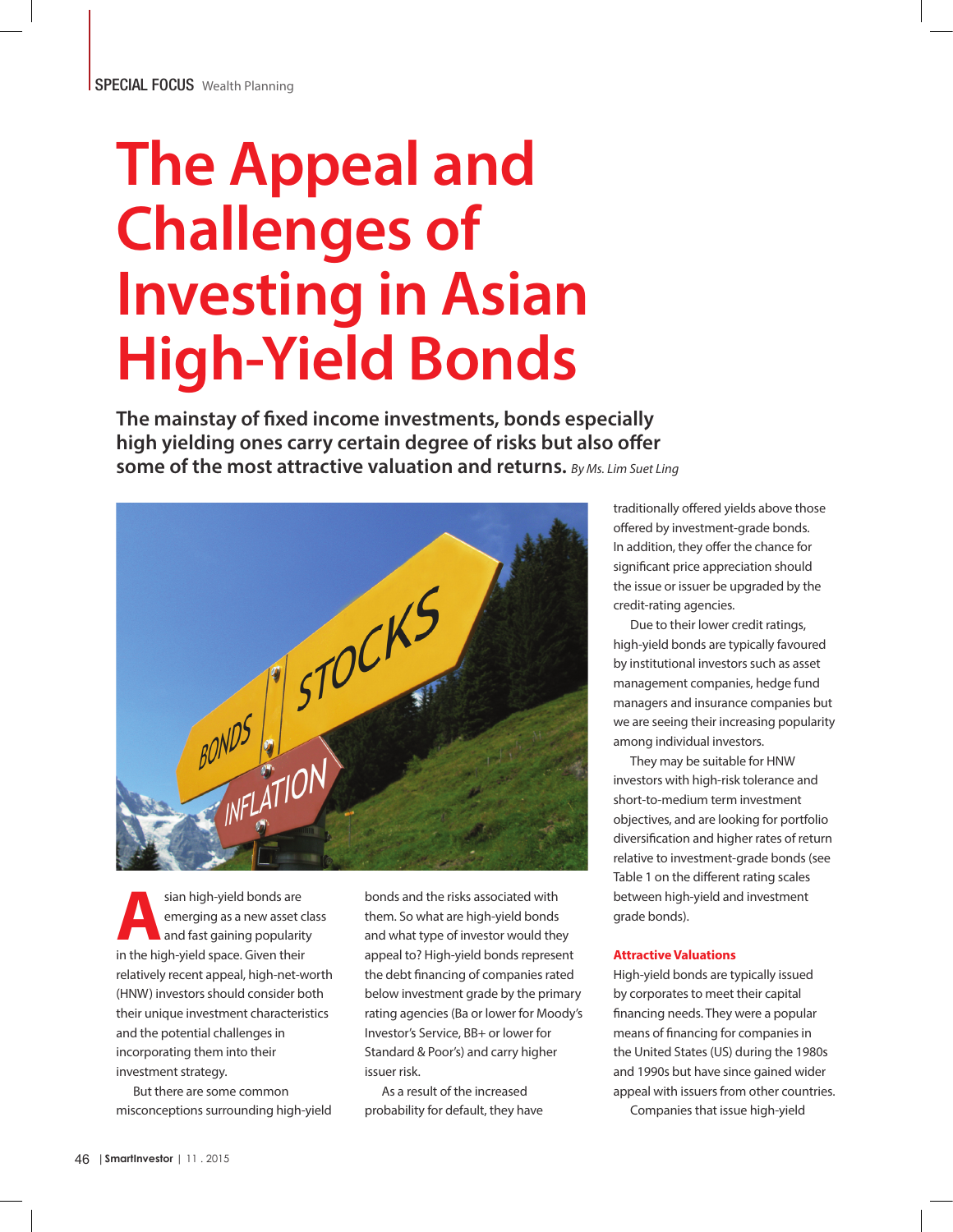bonds include start-up companies that require capital funding, on-investment grade companies seeking liquidity in the high-yield market to improve their balance sheets over time; and capital intensive companies in the telecommunications, real estate and transportation sectors that turn to the high-yield market when they are not able to finance all their capital needs through earnings or bank borrowings.

High-yield bonds are commonly perceived to have a higher risk of default relative to investment grade bonds. However, historical data has shown that the default rate is still relatively low even for certain emerging markets, as illustrated in Table 2. Asian high-yield bonds with relatively stable fundamentals have a lower rate of default compared with high-yield bonds

# **"Asian high-yield bonds have attractive valuations. At current valuations, Asian high-yield bonds continue to offer attractive yields. "**

in other markets.

Asian high-yield bonds have attractive valuations. At current valuations, Asian high-yield bonds continue to offer attractive yields. The current yield of more than seven per cent has held steady since the US Federal Reserve's quantitative easing tapering programme which began in May 2013. Meanwhile, the yields on 10-year US treasuries continue to hover below 2% (Bloomberg, J.P. Morgan Asia Credit Index (JACI), 31 October 2015).

The growing volume of Asian highyield issues is also providing ample liquidity, adding to its appeal as an asset class. The size of the Asian high-yield bond market prior to 2009 amounted to just US\$9 billion. Since then, it has grown 11 times to reach US\$100 billion as at end-December 2014. The asset class is expected to grow rapidly and will likely reach US\$500 billion by 2020.

China's property sector continues to be the largest, deepest and most liquid within the Asian high-yield market. This is despite the weak market sentiment in the first quarter of 2015 arising from the high concentration of Chinese property issuers and corporate governance concerns. But investors have since regained confidence and returned to the sector encouraged by the attractive valuations and the government's supportive policies to spur the economy.

Even as Chinese developers continue to dominate the space, new issuers have emerged this year from India's banking, transportation and industrial sectors, as well as from Indonesia's telecommunication companies.

Asian high-yield bonds typically display characteristics of equity income markets, sometimes with less volatility. The JACI, the benchmark for Asian highyield bonds, recorded negative returns in just one calendar year between 2006 and 2014. Meanwhile, equity-based Morgan Stanley Capital International (MSCI) Asia ex-Japan index registered two years of negative returns in the same period.

Also, the JACI generated a 51.4 per cent return over a five-year period from 30 April 2010 to 1 May 2015, similar to

# **Table 1: Credit Ratings of Bonds by International Ratings Agencies**

|                                   | Moody's        | <b>Standard &amp; Poor's</b> | <b>Fitch</b> |
|-----------------------------------|----------------|------------------------------|--------------|
| <b>Investment Grade</b>           | Aaa            | AAA                          | AAA          |
|                                   | Aa1            | $AA+$                        | $AA+$        |
|                                   | Aa2            | AA                           | AA           |
|                                   | Aa3            | AA-                          | AA-          |
|                                   | A1             | $A+$                         | $A+$         |
|                                   | A2             | $\overline{A}$               | A            |
|                                   | A <sub>3</sub> | Α                            | Α            |
|                                   | Baa1           | BBB+                         | BBB+         |
|                                   | Baa2           | <b>BBB</b>                   | <b>BBB</b>   |
|                                   | Baa3           | BBB-                         | BBB-         |
|                                   | Moody's        | <b>Standard &amp; Poor's</b> | Fitch        |
| Non-Investment Grade (High-Yield) | Ba1            | BB+                          | BB+          |
|                                   | Ba2            | <b>BB</b>                    | <b>BB</b>    |
|                                   | Ba3            | BB-                          | BB-          |
|                                   | <b>B1</b>      | $B+$                         | $B+$         |
|                                   | <b>B2</b>      | B                            | B            |
|                                   | B <sub>3</sub> | B                            | B            |
|                                   | Caa1           | $CCC +$                      | $CCC +$      |
|                                   | Caa2           | CCC                          | CCC          |
|                                   | Caa3           | CCC-                         | CCC-         |
|                                   | C              | C                            | C            |
|                                   | $\overline{1}$ | D                            | D            |

*Source: UOB Asset Management Malaysia Bhd*